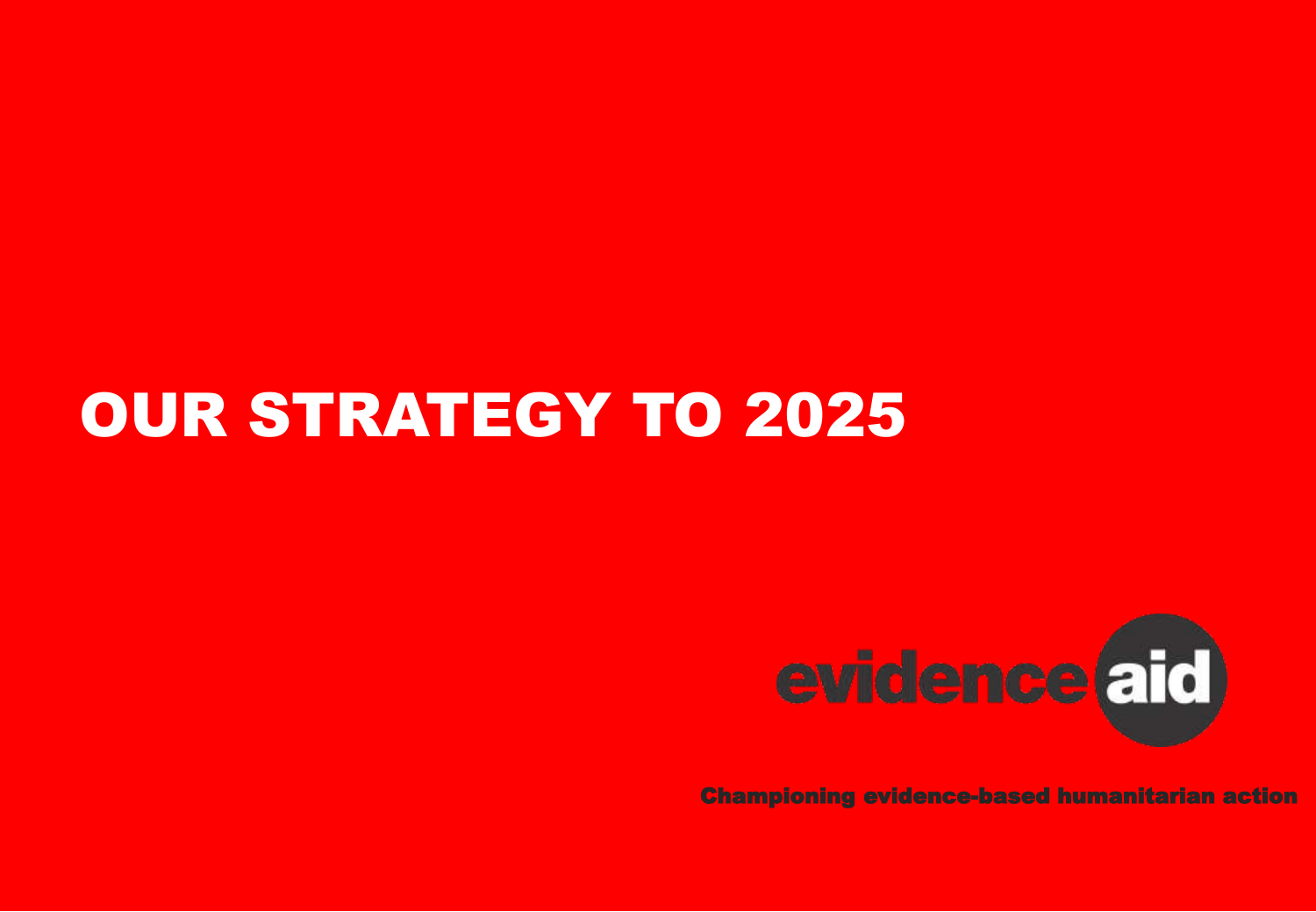# **Evidence Aid's strategy in summary**



**Humanitarian emergencies affect tens of millions of people every year, destroying lives and livelihoods.**

In the aftermath of a crisis, it is vital that those involved in delivering aid have access to the best available evidence to guide their actions. The right evidence, in the right form, in the right hands can save lives.

Working prior to, during and after emergencies, Evidence Aid works to ensure that humanitarian actors have access to and use the very latest evidence, so that they can design and deliver the interventions that will be most likely to save lives and livelihoods.

#### **OUR VISION**

Loss of life and livelihoods in disasters is minimised through the delivery of effective disaster risk management and response

#### **OUR PURPOSE**

Before, during and after disasters, the best available evidence is used to design interventions, strategies and policies to assist those affected or at risk



**We will achieve our vision and purpose by working towards the following three outcomes:**

#### **OUTCOME 1**

**Enhanced availability and accessibility of high-quality, usable evidence**

#### **OUTCOME 2**

**Enhanced responsiveness of research to the needs of those making decisions about disasters**

#### **OUTCOME 3**

**Skills, behaviours, attitudes, decisionmaking structures and incentives support evidence-based action in disasters**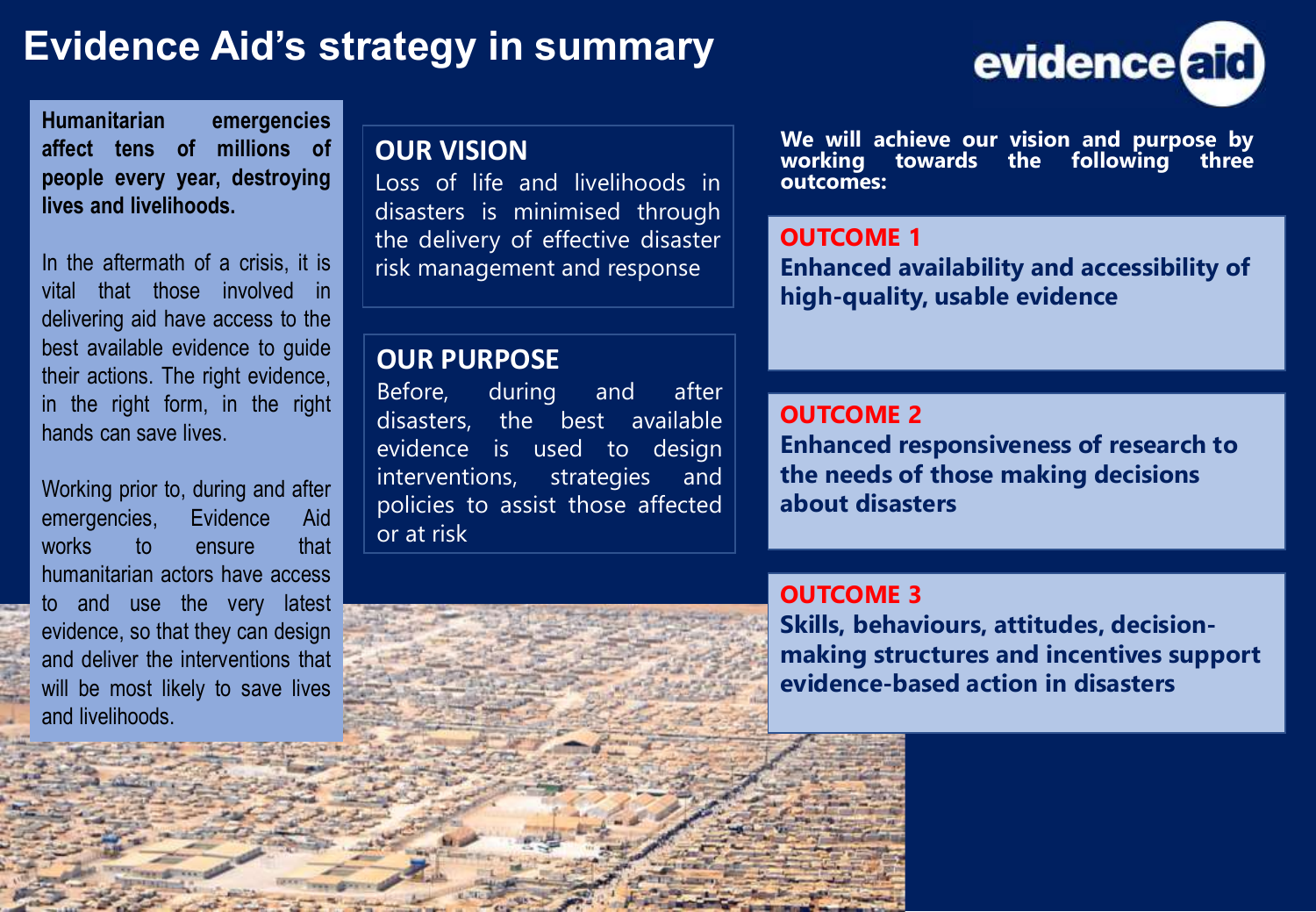

**When an emergency strikes, responders work hard to ensure that they help those affected in the best way possible.**

But it is often difficult to keep on top of the latest developments in research and evaluation. Not all research is readily (or freely) accessible and the implications for practitioners are not always clear. Neither is all research produced to the same level of technical quality.

Evidence Aid will work to ensure that humanitarian and disaster responders have access to the best possible evidence, presented in clear, simple formats, so that they can design and deliver cost-effective interventions that will save lives and livelihoods.

# • **Outcome 1 Enhance availability and accessibility of highquality, usable evidence**

#### **What will we achieve?**

- **Key stakeholders access research evidence and use it in intervention design**, policy and decision-making.
- **Resources (if possible, full research reports) are available to users free at the point of access**.
- **Contribute to adoption of more robust standards** in research amongst humanitarian research funders, researchers and practitioners.

## **How will we achieve it?**

- **Create an authoritative, searchable database of research**, accessible to key actors, showing which interventions may contribute to good outcomes and to what level of certainty.
	- **Synthesise, summarise and translate** research to make it more accessible.
- **Work with research producers / publishers to enable free access** to high quality research.
- **Provide 'thought leadership' on quality in research and promote standards** of good evidence.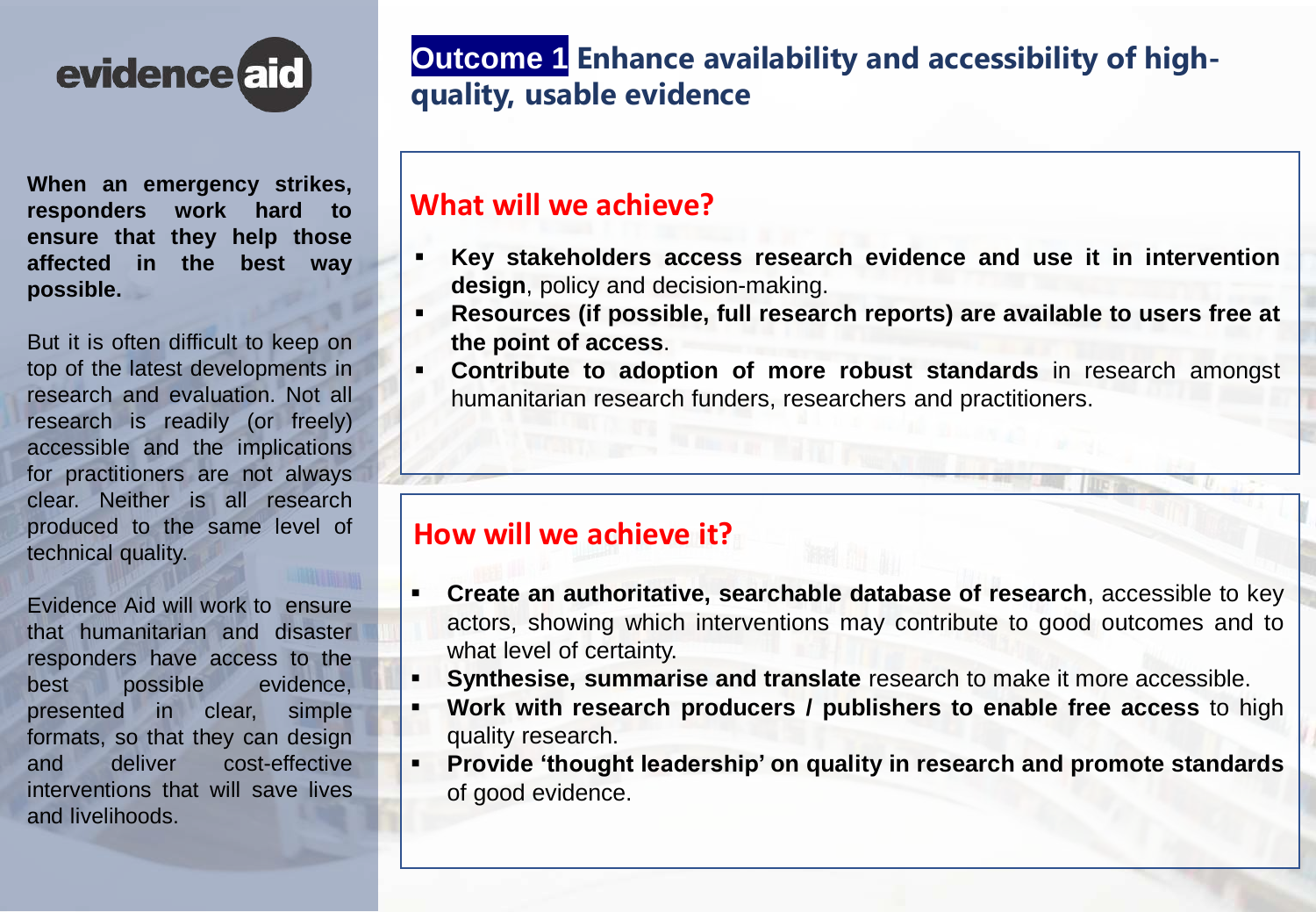

**Research relating to disasters and emergencies is not always responsive to the needs of practitioners, which can limit its use and usefulness.**

We will work with researchers and humanitarian practitioners to help identify and respond to their evidence needs during disasters. In the longer term, we will work to identify and fill gaps in the evidence base.

Evidence Aid does not produce primary research, but we will convene and broker effective research partnerships to ensure that the right kind of research evidence is produced and communicated effectively to practitioners.

# • **Outcome 2 Enhance responsiveness of research to the needs of those making decisions about disasters**

#### **What will we achieve?**

- **Evidence compiled by Evidence Aid is used to inform disaster response**  and risk-management strategies by key stakeholders.
- **Stakeholders report that evidence is comprehensive and responsive to** their needs.
- **Researchers / key stakeholders use robust gap analysis to inform research** agenda.

## **How will we achieve it?**

- **Work with practitioners and researchers to identify priority areas** where decision-making is poorly supported by evidence.
- **During disasters, provide rapid evidence synthesis / synopsis to decisionmakers** to enable better-quality response.
- **Support / work with researchers and knowledge-brokers in disasteraffected countries** to ensure both sustainability of research uptake and relevance of research to context.
- **Where required, commission / produce new systematic reviews and / or other research synthesis products** to satisfy demand and fill gaps in the evidence base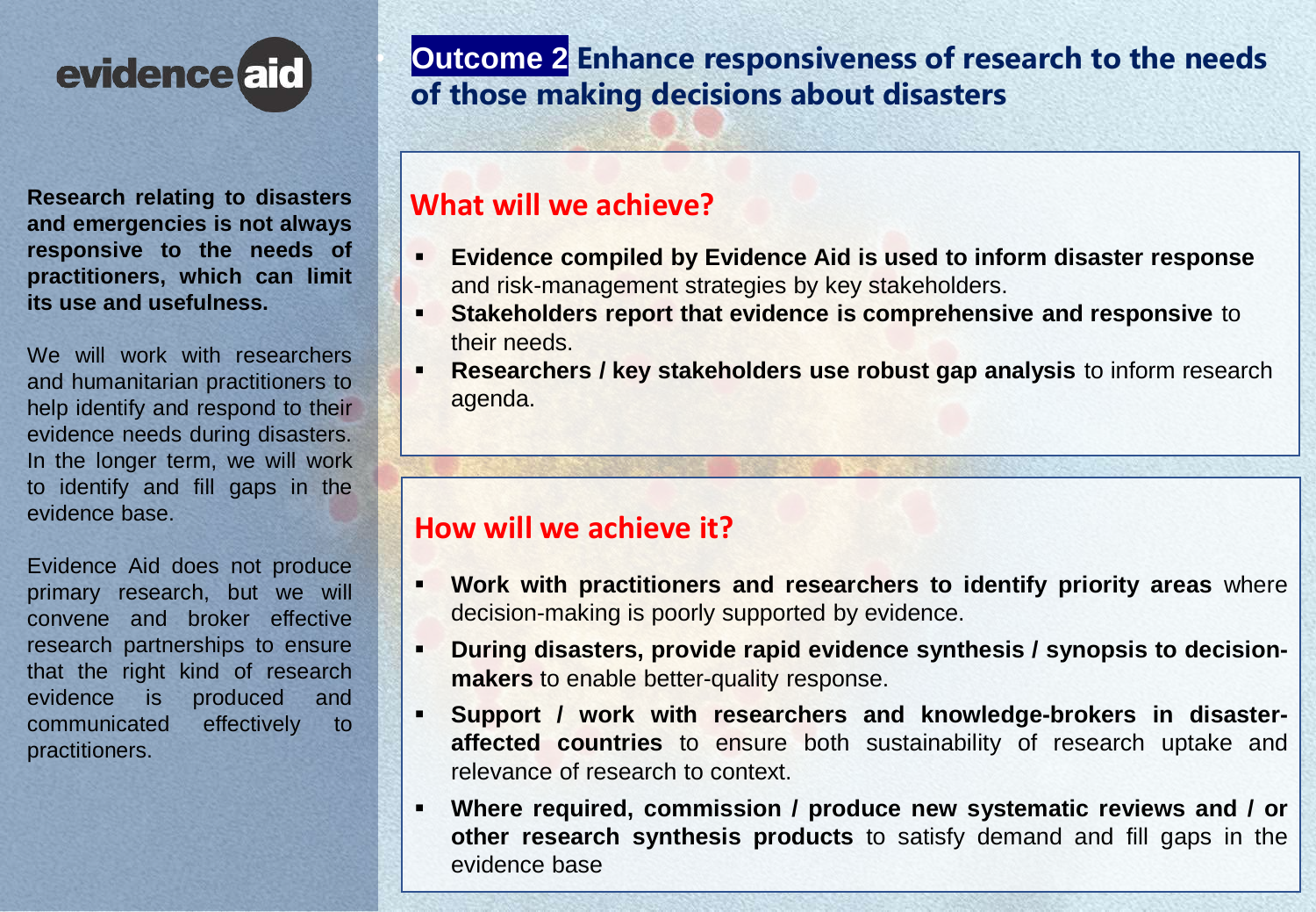

**Evidence-based humanitarian action requires more than just better, more accessible evidence. Practitioners, funders, policy-makers and researchers need to work together to change the way decisions are made so that evidence has greater priority.**

Evidence Aid works to challenge the disaster and emergency response sector to do better, working with donors, humanitarian agencies, research bodies, journalists and other opinion formers to improve the quality of humanitarian aid.

We build partnerships with evidence champions around the world to promote the production and use of the best available evidence in disaster and emergency settings.

• **Outcome 3 Skills, behaviours, attitudes, decision- making structures and incentives support evidence-based action in disasters**

## **What will we achieve?**

- **Evidence of embedded systems, processes & behaviours for using evidence** in decision-making in partner organisations.
- **Decision-makers and other key stakeholders show sustained engagement** in networks & discussions around the use of evidence, including training.
- **Enhanced evidence base around decision-making in disasters** and what works to promote evidence-based action

## **How will we achieve it?**

- **Build working relationships with funders and other opinion-formers** to advocate in support of evidence-based decision-making
- **Build skills to understand, commission and use research evidence** amongst key stakeholders.
- **Use networking & events to build and support a community of practice** around evidence-based decision-making in disasters
- **Work with researchers to better understand decision-making in disasters** and to build stronger understanding about what approaches work to promote evidence-based action.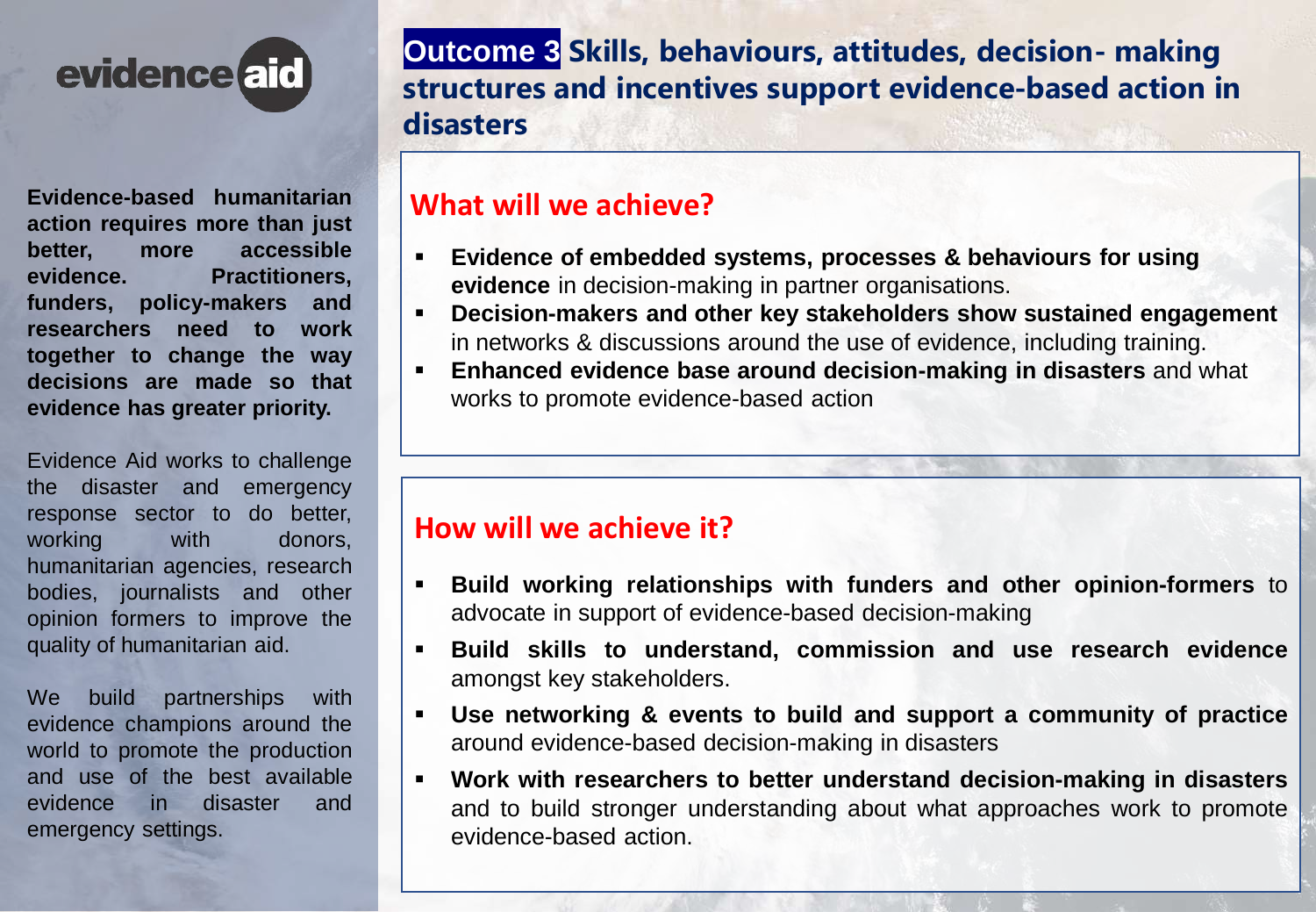

# • **Organisational development**

In addition to our three external outcomes, we will work to develop Evidence Aid to be as effective in delivering it's mission as possible in three main areas:

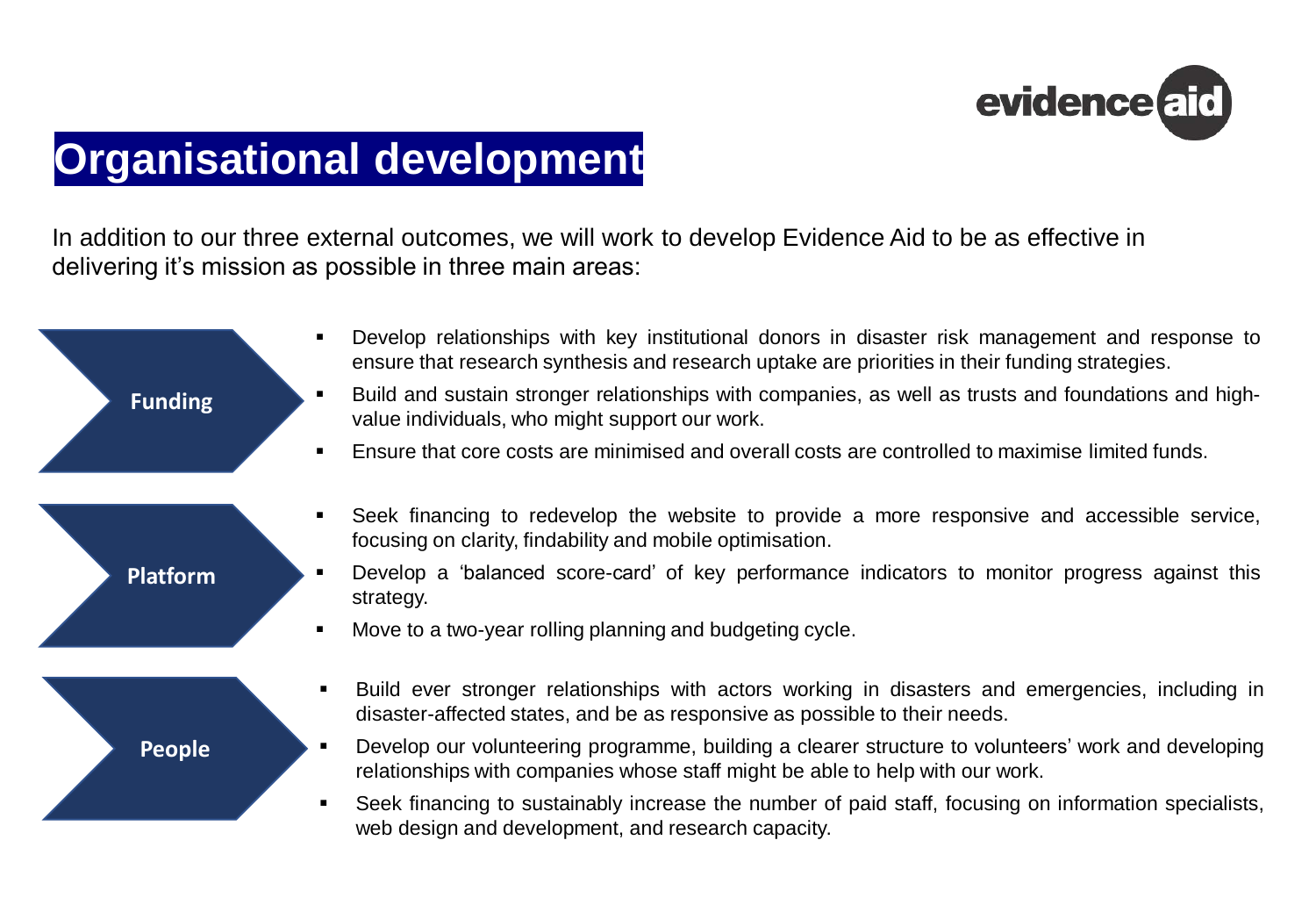## **Evidence Aid's Theory of Change**



| Impact                           | <b>Save lives</b><br>and<br>livelihoods                                                                                                                                                                                                                                                                                                                                                                                                                            |                                                                                                                                                                                                                                                                                                                                                                                                                                          |                                                                                                                                                                                                                                                                                                                                                                                                                                                                                                                                                                     | <b>Manage</b><br>global<br>disaster risks<br>Before, during and after disasters, the best available evidence is used to<br>design interventions, strategies and policies to assist those affected, or at risk                                                                                                                                                                                                                                                                                                                                                  |                                                                                                                                                                                                          |                                                                                                                                                                                                                      |
|----------------------------------|--------------------------------------------------------------------------------------------------------------------------------------------------------------------------------------------------------------------------------------------------------------------------------------------------------------------------------------------------------------------------------------------------------------------------------------------------------------------|------------------------------------------------------------------------------------------------------------------------------------------------------------------------------------------------------------------------------------------------------------------------------------------------------------------------------------------------------------------------------------------------------------------------------------------|---------------------------------------------------------------------------------------------------------------------------------------------------------------------------------------------------------------------------------------------------------------------------------------------------------------------------------------------------------------------------------------------------------------------------------------------------------------------------------------------------------------------------------------------------------------------|----------------------------------------------------------------------------------------------------------------------------------------------------------------------------------------------------------------------------------------------------------------------------------------------------------------------------------------------------------------------------------------------------------------------------------------------------------------------------------------------------------------------------------------------------------------|----------------------------------------------------------------------------------------------------------------------------------------------------------------------------------------------------------|----------------------------------------------------------------------------------------------------------------------------------------------------------------------------------------------------------------------|
| Outcomes                         | <b>Enhanced availability and accessibility</b><br>of high-quality, usable evidence<br>Key stakeholders access research evidence<br>and use it in intervention design, policy and<br>decision making.<br>Resources (if possible, full research reports)<br>are available to users free at point of access.<br>Contribute to adoption of more robust<br>standards in research amongst humanitarian<br>funders,<br>researchers<br>research<br>practitioners.          | Enhanced responsiveness of research to the needs of<br>those making decisions about disasters<br>Evidence compiled by Evidence Aid used to inform disaster<br>response and risk management strategies by key<br>stakeholders.<br>Stakeholders see evidence available from Evidence Aid as<br>comprehensive and responsive to their needs.<br>Researchers / key stakeholders use robust gap analysis to<br>inform research agenda.<br>and |                                                                                                                                                                                                                                                                                                                                                                                                                                                                                                                                                                     | Skills, behaviours, attitudes, decision-making structures and<br>incentives support evidence-based action in disasters<br>Evidence of embedded systems, processes & behaviours<br>for using evidence in decision-making in partner<br>organisations.<br>Decision-makers and other key stakeholders show<br>sustained engagement in networks & discussions around<br>the use of evidence, including training.<br>Enhanced evidence base around decision-making in<br>disasters and what works to promote evidence-based<br>action.                              |                                                                                                                                                                                                          | <b>Assumptions</b><br>Global approaches to<br>tackle disaster risk enjoy<br>continued<br>political<br>support.<br>for disasters<br><b>Funding</b><br>and<br>humanitarian                                             |
| Interventions                    | Create an authoritative, searchable database<br>of research, accessible to key actors, showing<br>which interventions may contribute to good<br>outcomes and to what level of certainty.<br>Synthesise, summarise and<br>research to make it more accessible.<br>Work with research producers / publishers to<br>enable free access to high quality research.<br>Provide 'thought leadership' on quality in<br>research and promote standards of good<br>evidence. | translate<br>demand and fill gaps in the evidence base                                                                                                                                                                                                                                                                                                                                                                                   | Work with practitioners and researchers to identify priority<br>areas where decision-making is poorly supported by evidence.<br>During disasters, provide rapid evidence synthesis / synopsis<br>to decision-makers to enable better-quality response.<br>Support / work with researchers and knowledge-brokers in<br>disaster-affected countries to ensure both sustainability of<br>research uptake and relevance of research to context.<br>Where required, commission / produce new systematic<br>reviews and / or other research synthesis products to satisfy | Build working relationships with funders and other opinion-<br>formers to advocate in support of evidence-based decision-<br>making<br><b>Build skills</b> to understand, commission and use research<br>evidence amongst key stakeholders.<br>Use networking & events to build and support a community<br>of practice around evidence-based decision-making in<br>disasters<br>Work with researchers to better understand decision-making<br>in disasters and to build stronger understanding about what<br>approaches work to promote evidence-based action. |                                                                                                                                                                                                          | research is maintained<br>at current or increased<br>levels.<br>Political<br>and<br>social<br>factors at national level<br>do<br>not<br>create<br>insurmountable barriers<br>evidence-based<br>to<br>decision-making |
| enablers<br>ಹ<br><b>Barriers</b> | <b>Characteristics of evidence</b><br>Existence<br><b>Quality and credibility</b><br>- Accessibility<br>$\omega$<br>Policy-relevance and<br>responsiveness                                                                                                                                                                                                                                                                                                         | <b>Characteristics of researchers</b><br>and research organisations<br>Attitudes and behaviours<br>Skills and awareness<br>Interests of researchers<br>Incentive structures/<br>funding<br>Researcher-practitioner<br>links                                                                                                                                                                                                              | Characteristics of policy-makers /<br>practitioner organisations<br>- Management structures / incentives<br>Decision-making processes<br>Organisational culture<br>Skills, attitudes and behaviours<br>Awareness of evidence<br>Implementation capacity<br><b>Incentives</b>                                                                                                                                                                                                                                                                                        | <b>Characteristics of funder</b><br>organisations<br>- Strategies and structures<br>Skills, attitudes, behaviours<br>Organisational culture<br>Decision-making processes<br>Awareness of evidence                                                                                                                                                                                                                                                                                                                                                              | <b>Characteristics of disaster</b><br>settings<br>- Social, political and<br>economic context<br>- Ethical and practical<br>considerations<br>Decision-making<br>context<br>Availability of<br>resources |                                                                                                                                                                                                                      |